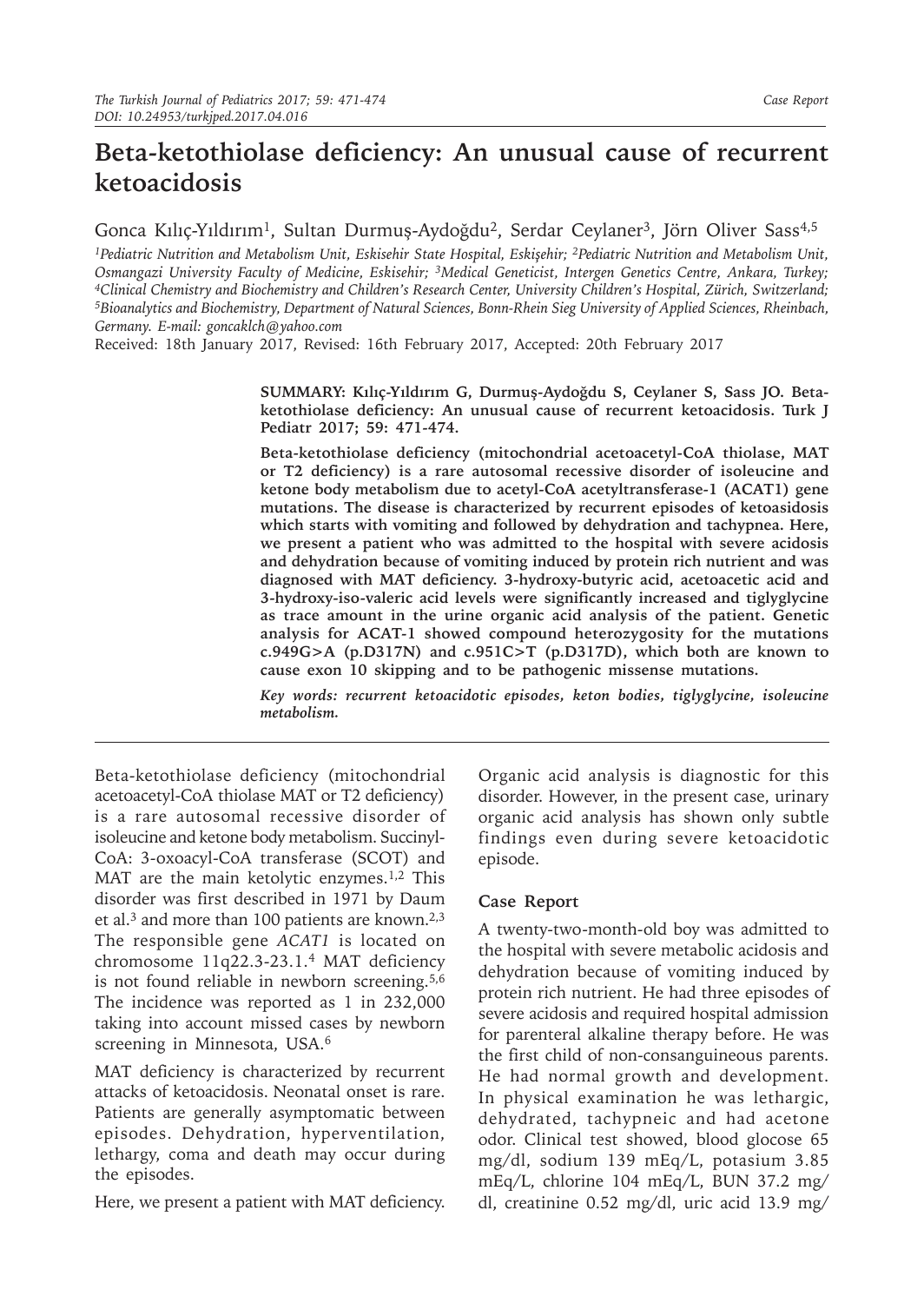dl, blood ammonia 108  $\mu$ g/dl, lactate 15 mg/ dl and pyruvate 0.9 mg/dl. Venous blood gas analysis showed a pH of  $7.26$ ,  $PCO<sub>2</sub>$  17.9 mmHg, bicarbonate 7.8 mmol/L, base excess  $-18.2$  mmol/L. Urine ketone was  $4(+)$ . He was treated with intravenous alkaline therapy, L-carnitine, biotin and vitamin B12 due to suspicion of organic acidemia. Urinary ketones became negative and the blood gas data was normal on the second day and then oral Shohl solution was started. Branched chain amino acid levels in urine were elevated on one sided paper chromatography. Blood acylcarnitine analysis was normal. 3-hydroxy-butyric acid, acetoacetic acid and 3-hydroxy-iso-valeric acid levels were significantly increased and tiglyglycine as trace amount in the urine organic acid analysis. The result of the enzyme assays in lymphoblast homogenates (obtained from lymphocytes immortalized with Epstein Barr virus) provided no indication for the ketolysis defect SCOT deficiency (SCOT activity: 14.1 nmol acetoacetyl-CoA min-1 mg-1 protein, which closely resembles activities of the negative controls, while no detectable activity was found in a SCOT deficient positive control), but the data did not exclude methylacetoacetyl-CoA thiolase (MAT; 'beta-ketothiolase') deficiency, which would be detected in a more reliable manner in cultivated fibroblasts, which were not available. Because of the small amount of tiglyglycine in the urinary organic acids, we then approached a diagnostic work-up towards MAT deficiency on the gene level. Mutation analysis of the *ACAT1* gene showed heterozygosity for the mutations c.949G>A (p.D317N) and c.951C>T (p.D317D). After the diagnosis of T2 deficiency, the patient was treated with oral Shohl solution, L–carnitine and low isoleucine diet. There was no new episode under this treatment during a followup period of 32 months.

Written informed consent was obtained from the parents of the patient for publication of this case report.

# **Discussion**

Most patients with T2 deficiency present during the first two years of life, but some of them remain asymptomatic into adulthood.7 Episodes of acute illness are induced most commonly by infections and other cause of catabolism. They can also be induced by high protein intake. During episodes of acute illness, patients often require admission to hospital and parenteral alkaline fluid therapy. The frequency of episodes diminishes by age. Intellectual development is generally normal, but some have mental retardation, speech problems, ataxia, chorea or dystonia with abnormalities in the basal ganglia on MRI. $8-11$  A few patients have seizures, especially during acute episodes.<sup>12</sup> Severe central hypotonia and congestive cardiac myopathy were also reported.9,13,14

The case was at twenty-two months of age at first presentation. It seems that high protein intake was the triggering factor for the last episode in the patient. He had three episodes of severe acidosis and required admission to the hospital for parenteral alkaline fluid therapy. He had normal growth and development and normal cardiac functions.

In most patients, blood glucose, lactate and ammonia concentrations are normal, but there may be hypoglycemia or hyperglycemia.15,16 Amino acid concentrations are usually normal but sometimes branched chain amino acid levels are elevated, as in our patient.

We suspected ketolysis defect or other ketoacidotic states because of recurrent ketoacidotic episodes history, metabolic acidosis, acetone odor and highly elevated keton bodies in urine in our patient on admission. 3-hydroxy-butyric acid, acetoacetic acid and 3-hydroxy-iso-valeric acid levels were increased significantly and tiglyglycine was detected in trace amounts in the urine organic acid analysis.

Clinical findings are similar in deficiencies of beta-ketothiolase and succinyl-CoA 3-oxoacid CoA transferase (SCOT), another ketolytic enzyme. In the acute decompensation, the latter usually presents with the urinary organic acid pattern with high concentrations of 3-hydroxy-n-butyrate and acetoacetate only. In addition, 2-methyl-3-hydroxybutyrate, 2-methylacetoacetate and tiglicylate are typically found in MAT deficiency.

Because organic acid findings were initially not considered typical for MAT deficiency we excluded SCOT deficiency in our patient first and only latter approached genetic analysis for MAT deficiency because of a trace amount of tiglyglycine in the urine organic acid analysis.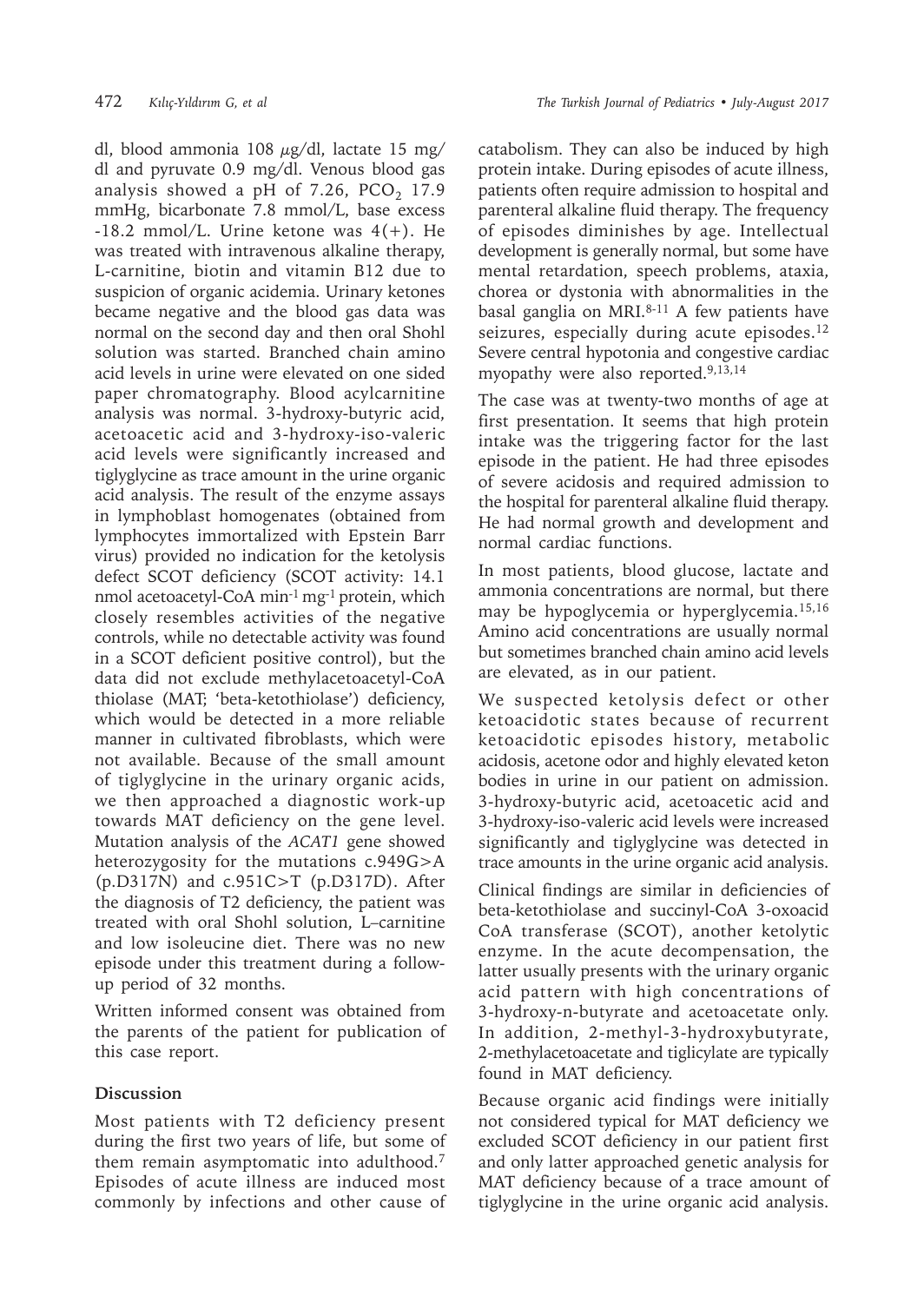Blood acylcarnitine analysis generally shows increased 2-metyl-3-hydroxybutrylcarnitine (C5-OH acylcarnitine) and tiglylcarnitine (C5:1 acylcarnitine) in MAT deficiency, although this is not a consistent finding.<sup>17</sup> Acylcarnitine levels were within normal limits in our patient during the ketoacidotic episode.

Mutation analysis for *ACAT-1* showed compound heterozygosity for the mutations c.949G>A (p.D317N) and c.951C>T (p.D317D). While the latter mutation may be mistaken as a silent mutation, both sequence variants have been demonstrated to cause exon 10 skipping and to be pathogenic missense mutations.<sup>18,19</sup> DNA of the parents has also been studied: The patient's mother was heterozygous for c.949G>A (p.D317N), and his father was heterozygous for c.951C>T (p.D317D) mutation.

The absence of detectable tiglyglycine suggests a biochemically mild phenotype, with some residual activity2, which –in this case- may be explained by the production of some normally spliced mRNA.18

During acute attacks in MAT deficiency, immediate correction of hypoglycemia is needed, followed by constant high-rate glucose infusion.12 Alkalinisation should be considered in a very pronounced acidosis as should the administration of L-carnitine if its blood level is low. For prevention of metabolic decompensations fasting must be avoided. An additional bedtime snack and mild protein restriction should be considered and potential L-carnitine deficiency compensated.12

MAT deficiency is a life-threatening disease and should be considered in the differential diagnosis of ketoacidosis. Early diagnosis and management can prevent recurrent episodes. Patients with MAT deficiency who have a mild mutation with some residual activity may show subtle abnormality in urine organic acid analysis and normal acylcarnitine profiles even during acute ketoacidotic episodes.

### **Acknowledgements**

We are grateful to Ms Luzy Bähr for excellent technical assistance and the Fondation Claude & Giulina (Vaduz, Liechtenstein) for laboratory equipment. We would like to thank the patient and his family.

#### **REFERENCES**

- 1. Sass JO. Inborn errors of ketogenesis and ketone body utilization. J Inherit Metab Dis 2012; 35: 23-28.
- 2. Fukao T, Mitchell G, Sass JO, Hori T, Orii K, Aoyama Y. Ketone body metabolism and its defects. J Inherit Metab Dis 2014; 37: 541-551.
- 3. Daum RS, Lamm PH, Mamer OA, Scriver CR. A "new" disorder of isoleucine catabolism. Lancet 1971; 2: 1289-1290.
- 4. Masuno M, Kano M, Fukao T, et al. Chromosome mapping of the human mitochondrial acetoacetylcoenzyme A thiolase gene to 11q22.3-q23.1 by fluorescence in situ hybridization. Cytogenet Cell Genet 1992; 60: 121-122.
- 5. Estrella J, Wilcken B, Carpenter K, Bhattacharya K, Tchan M, Wiley V. Expanded newborn screening in New South Wales: Missed cases. J Inherit Metab Dis 2014; 37: 881-887.
- 6. Sarafoglou K, Matern D, Redlinger-Grosse K, et al. Siblings with mitochondrial acetoacetyl-CoA thiolase deficiency not identified by newborn screening. Pediatrics 2011; 128: 246-250.
- 7. Fukao T, Yamaguchi S, Orii T, Schutgens RB, Osumi T, Hashimoto T. Identification of three mutant alleles of the gene for mitochondrial acetoacetyl-coenzyme A thiolase. A complete analysis of two generations of a family with 3-ketothiolase deficiency. J Clin Invest 1992; 89: 474-479.
- 8. Fukao T, Scriver CR, Kondo N. The clinical phenotype and outcome of mitochondrial acetoacetyl-CoA thiolase deficiency (Beta-Ketothiolase or T2 deficiency) in 26 enzymatically proved and mutation-defined patients. Mol Genet Metab 2001; 72: 109-114.
- 9. Ozand PT, Rashed M, Gascon GG, al Odaib A, Shums A, Nester M, Brismar J. 3-ketothiolase Deficiency: a review and four new patients with neurologic symptoms. Brain Dev 1994; 16: 38- 45.
- 10. Middleton B, Bartlett K, Romanos A, et al. 3-Ketothiolase deficiency. Eur J Pediatr 1986; 144: 586-589.
- 11. Buhaş D, Bernard G, Fukao T, Décarie JC, Chouinard S, Mitchell GA. A treatable new cause of chorea: beta-ketothiolase deficiency. Mov Disord 2013; 28: 1054-1060.
- 12. Sass JO, Grünert SC. Disorders of Ketone Body Metabolism. In: Blau N, Duran M, Gibson MK, et al. (eds). Physician's Guide to the Diagnosis, Treatment, and Follow-up of Inherited Metabolic Diseases. Berlin, Heidelberg: Springer-Verlag, 2014; 361-371.